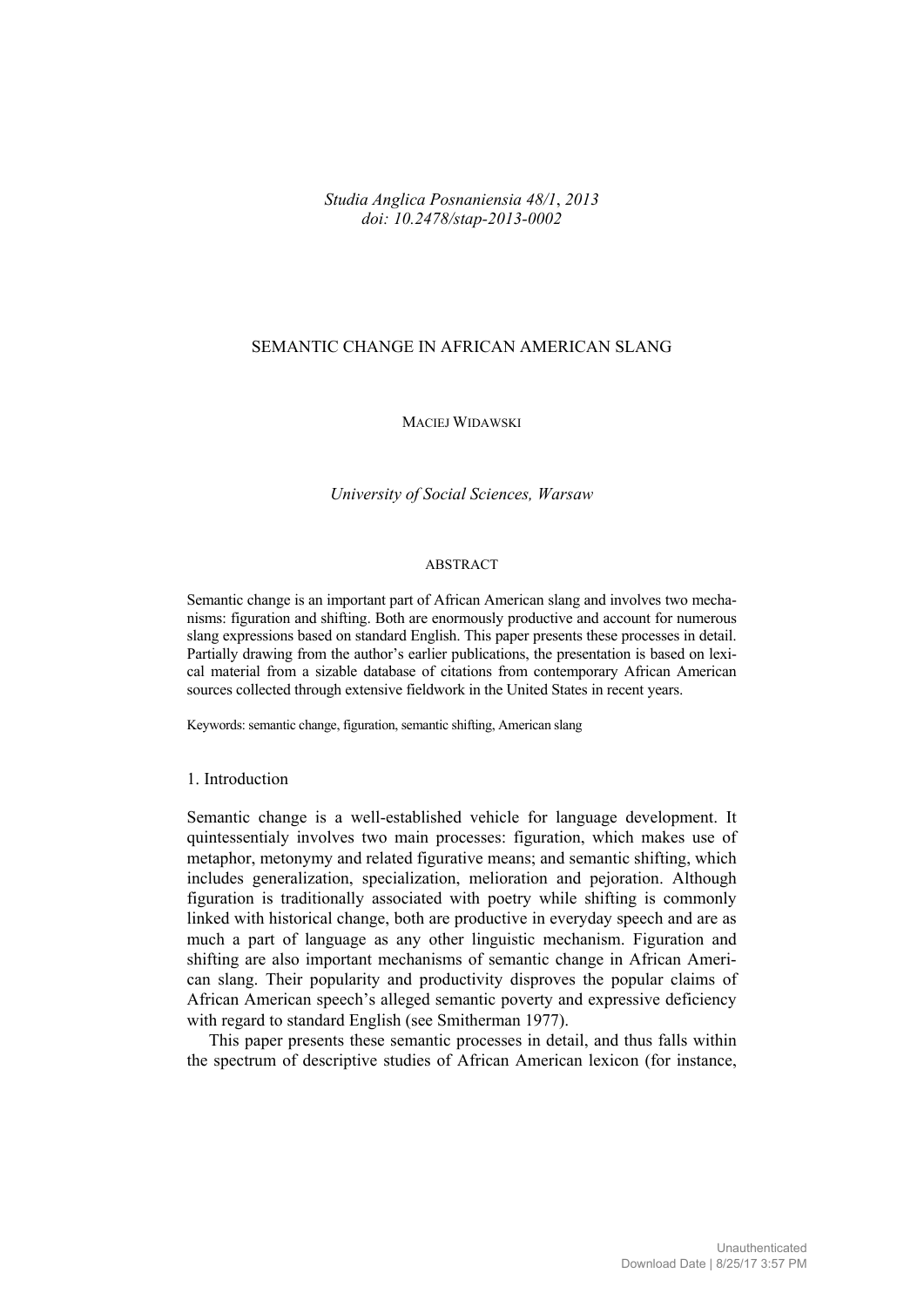M. Widawski 30

see Baugh 1983, Dillard 1977, Folb 1980, Major 1994, Rickford 1999, Smitherman 2000). Partially drawing from my book *African American: A Linguistic Description* (forthcoming) and an earlier monograph on African American lexicon (Widawski & Kowalczyk 2012), the presentation is based on lexical material from a large database of citations which also served as the basis for these books. The idea was to get as much exposure to African American slang as possible and to record its usage in natural contexts from various contemporary sources. To that end, the citations have been collected from diverse contemporary African American sources including film, television, magazines, literature, Internet, and utterances by African Americans; however, non-African American sources were also included in the database to see the impact African American slang has had on the general slang used in America. The material was collected through extensive fieldwork in the United States in recent years, and research at academic institutions such as Columbia University, Yale University, the University of California at Berkeley, and the Library of Congress. The methods used in data collection and applied in the creation of the database were varied, but largely traditional: data was recorded in the form of written notes or dictaphone recordings, which were systematically entered into the database. The Internet was used extensively, and a sizable portion of citations was copied directly from online sources. The reading, listening and watching procedures were extensive and represent several hundred hours of analyzing text, sound and images, which translated into almost 15,000 citations.

Let us first briefly explain the terminology connected with the type of language discussed here. The term *slang*, as used in the title of this paper, is especially troublesome and has generated many often discordant definitions and characterizations. This is due in part to its fleeting character, alleged vagueness, and very change of meaning over time. As a result, definitions of slang abound and, to quote Chapman (1986: x): 'like proverbial blind men describing an elephant, all correctly, none sufficiently, we tend to stress one aspect or another of slang.' Accordingly, some scholars such as Thorne (1990: iii) focus on the stylistic dimension of slang, especially its marked informality or colloquial character. Other scholars such as Chapman (in Kipfer 2007: xi) tend to emphasize its psychological element, principally the application of slang to convey emotions. Others such as Eble (1996: 11) emphasize the social element of slang with its function as a marker of group identification. Finally, scholars such as Dumas and Lighter (1978: 5-17) stress the rhetorical aspects of slang with its deliberate use for desired stylistic effects.

In an attempt to formulate a more holistic definition, one can integrate all of the above aspects and define slang as 'the most informal and unconventional type of vocabulary. It is perceived as expressive, catchy, and undignified. It consists of standard expressions modified in some way or appended with new,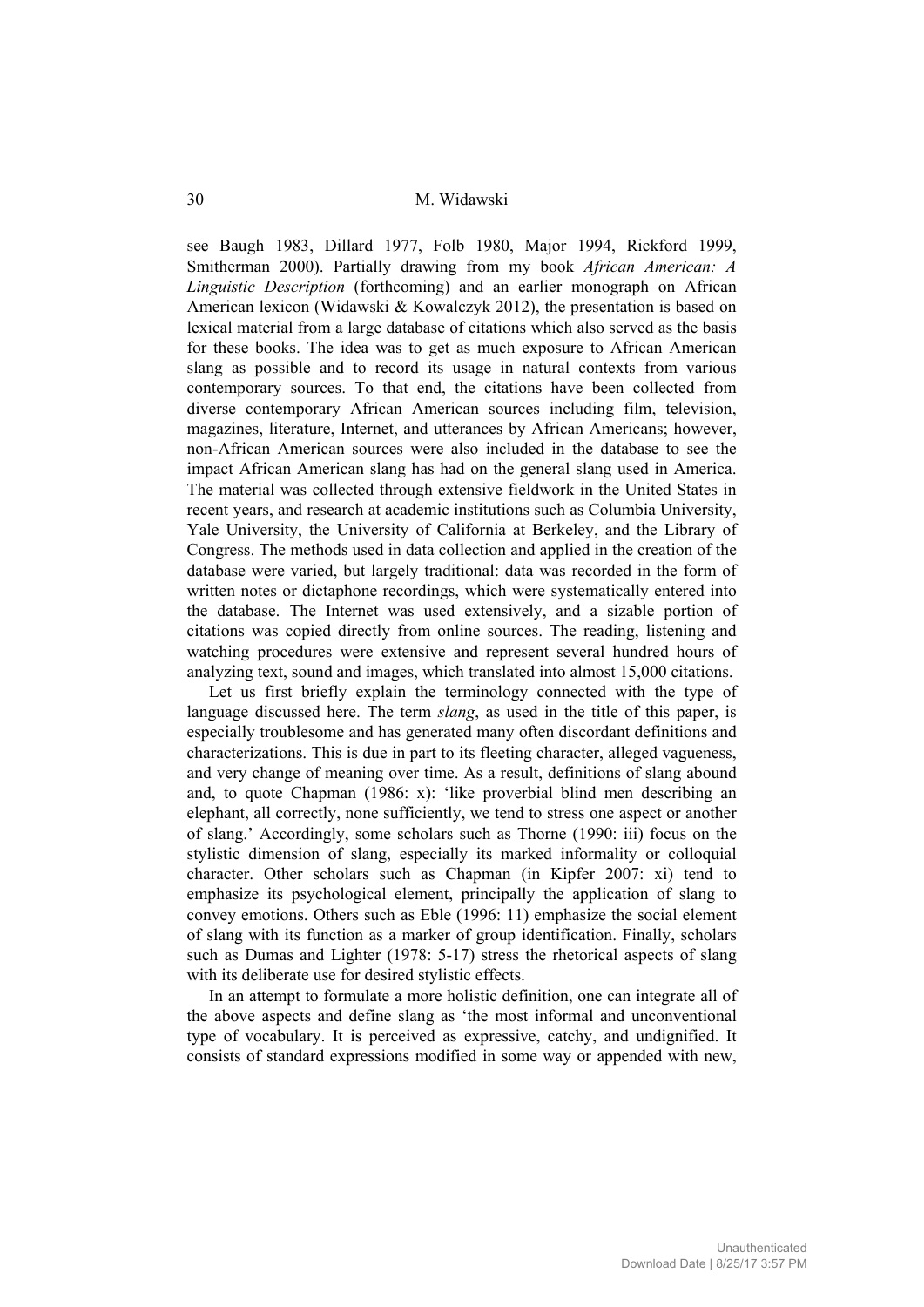often figurative, meanings, and sometimes of entirely novel expressions. Slang is coined chiefly by members of social, occupational or ethnic groups which are typically separate from mainstream society, yet it is often adopted by larger social segments. It is employed in place of standard expressions to convey some extra information of a psychological, social or rhetorical nature. It thus provides alternative, highly informal synonyms for referents already named in the language, but sometimes gives names for referents for which there are no standard expressions, or which have yet to be named' (adapted from Widawski & Kowalczyk 2012: 18).

The above definition is especially important in the context of African American slang. Aside from defining the type, formation and functions of slang, it also specifies its coiners and users: 'members of social, occupational or ethnic groups which are typically separate from mainstream society'. It also mentions the dissemination of slang among larger segments of society. Such is the nature of nearly any type of slang, but it is especially applicable to African American slang.

The second term used in the title is *African American*. Alternatively termed *African American Vernacular*, it is a fairly broad and general term for the speech of Black Americans. Significantly, as Baugh (in Mesthrie 2001: 709) points out, the name suggests a direct relationship to the linguistic legacy of slavery in the United States: in that, the term refers exclusively to the speech of the descendants of African slaves rather than the speech of recent African immigrants to the United States. The addition of 'vernacular' suggests that it is used by ordinary working-class speakers rather by all African Americans. The term is a part of numerous compound phrases such as the one featured in title of this paper. In this sense, 'African American slang' means slang coined and used by African Americans in the United States.

Naturally, both terms could be discussed in a larger terminological context. For instance, *slang* could be contrasted with *colloquialism, non-standard language, vulgarism, taboo, euphemism, jargon, idiom, neologism* or *dialect*, while *African American* could be compared to *African American Vernacular English, Afro-American Vernacular English, Black English Vernacular, Ebonics or Gangsta Talk*. However, the confines of this paper prevent any such lengthy discussions. For a more detailed comparison of these terms, see Widawski (forthcoming).

## 2. Figuration

Figuration is a well-known process of semantic change. It involves a word gaining further, non-literal meanings, specifically through metaphor and metonymy. English lexicon abounds in meanings created in this way: *nature*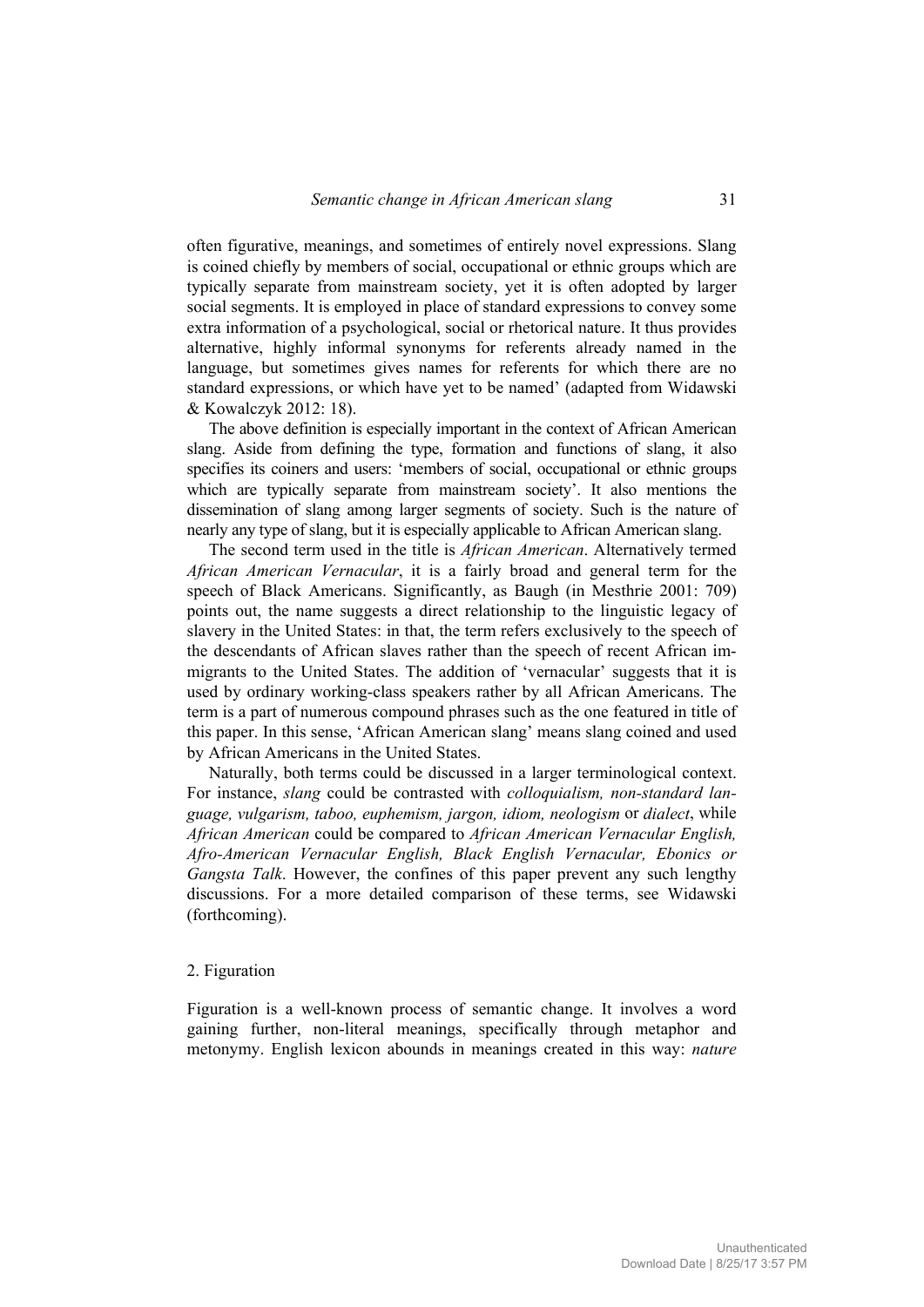M. Widawski 32

*spoke, living death* and *crown of England* are all instances of these. Although such figures of speech have long been salient features of poetry, they are also used frequently in everyday speech. In fact, as claimed and illustrated by Lakoff and Johnson (1980: ix), figuration is central to thought, cognition and ordinary, non-literary language.

Figuration is an important semantic process in African American slang, and possibly the third most productive source of enriching slang lexicon after compounding and affixation. As has been already mentioned, the form of slang rarely differs from that of standard English, so figurative meaning is crucial. Literature scholars might take this to be surprising, but slang borders on poetry. Lighter (in Algeo, 2001: 225-226) neatly compares the two: very much like poetry, slang is highly connotative and defamiliarizes the mundane world, and it implies that ordinary language is not quite adequate for certain tasks. Interestingly, African American slang employs many of the same figurative devices found in poetic language: metaphor, metonymy, synecdoche, allusion, hyperbole, meiosis, simile and personification. Let us discuss them in detail.

### 3. Metaphor

Metaphor is the most well-known figure of speech associated with figuration. In a broader sense, it can be understood as the application of a word or phrase to someone or something where it is not meant literally, but is rather used to make a comparison. More specifically, metaphor crosses certain conceptual boundaries, often called domains, and names something by a different name. In this way, it brings likeness or analogy between things that are fundamentally dissimilar. For instance, a *snake* can mean 'a secretive, treacherous or dishonest person' because the behavior of such people is similar to what is commonly thought to be the behavior of snakes; the domains, however, are entirely different. In common consciousness, metaphor belongs to poetry, where for centuries it has been admired for its ability to cross the boundaries of human thought and experience.

Metaphor is by no means exclusive to poetry and is used extensively in African American slang as well. This is because of slang's tendency to avoid naming things directly on the one hand, and to evoke striking connotations on the other. Here is a modest selection of slang metaphors:

- *'Say, daddy-o, what ax [= musical instrument] do you play?' 'Piano' Ray, film, 2004*
- *That woman is a real brick [= sexually attractive woman, especially if curvaceous] — Birmingham Post, 2001*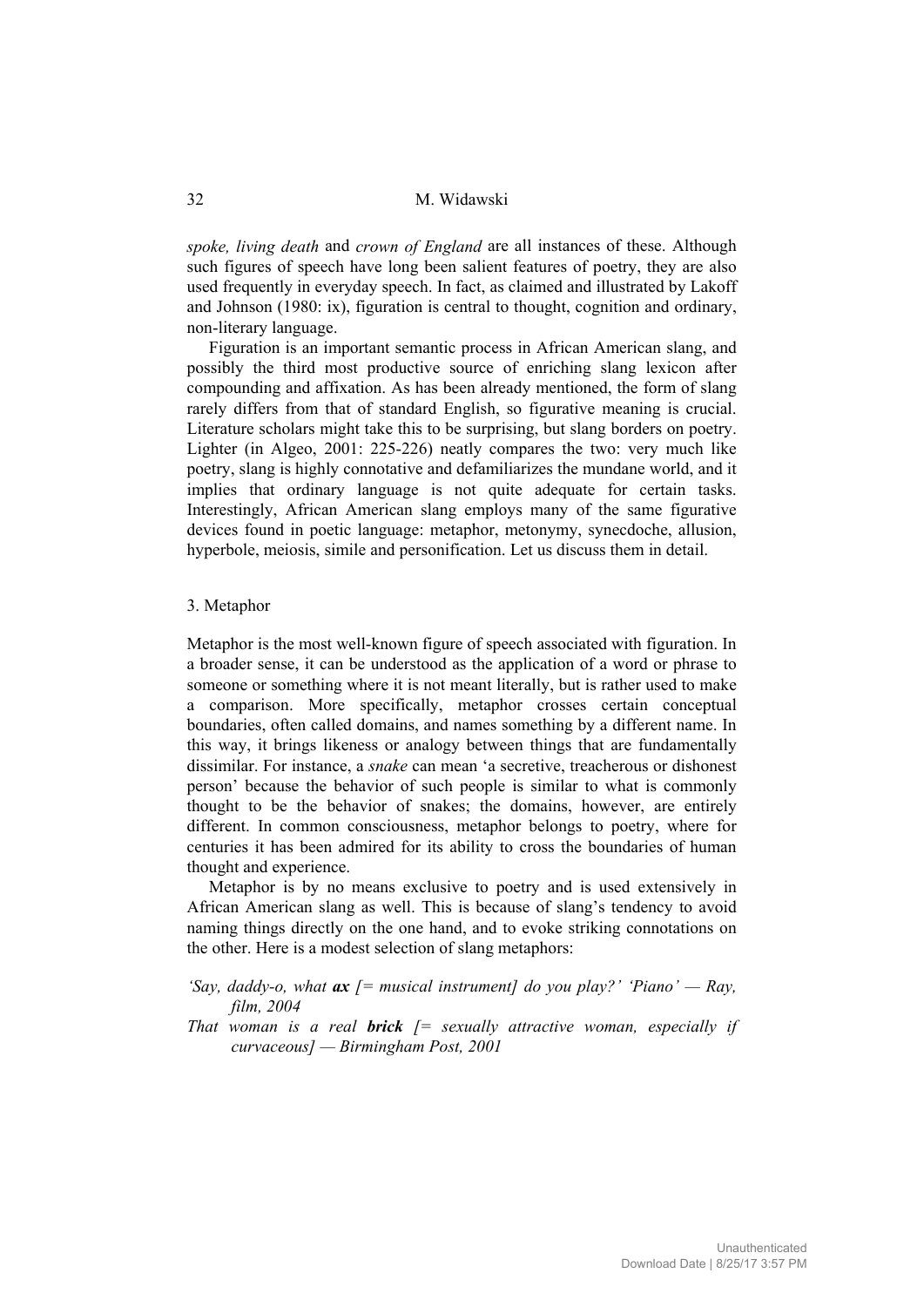- *He's an ordinary cat [= rap or hip hop musician] from outta projects Wu-Tang Clan, 1998*
- *George has enough cheese [= money] to pay ten men that type of salary Bradenton Herald*
- *He was diesel [= muscular and handsome man] 'til he started smokin' crack Randy Kearse, 2006*
- *Somebody told my dog [= friend] we were ranked 30th in the league Sacramento Bee, 1998*
- *He sells his dust [= any drug in powder form, especially PCP] up on the Lower East — Wu-Tang Clan, 1997*
- *Bitch, don't ask me why I gotta a nice grill [= face]. This is just how my face is — Remy Ma, 2006*
- *That Bobbitt dame took a sling blade to her husband's <i>love muscle*  $[=$  penis], *did she not? — News, CNN-TV program, 2007*
- *Trista used her delicate fingers to comb them out of her long moss*  $\mathcal{I} = \text{hair} \mathcal{I}$ *Fan Fiction, 2009*

Allusion can be viewed as a form of metaphor. Many metaphors intensify their meaning by cultural allusions or via reference to an historical or literary event, person or place; quite often, allusion is based on popular culture and leisure activities such as sports, movies, television and popular music. They may be fully comprehensible or appreciated only if one has the specific knowledge to which they refer. Representative examples include such expressions as: *Alphabet City, Beam me up Scotty, City of Brotherly Love, get to second base, pull a MacGyver, king of soul, take the Pepsi challenge, Teflon Don* or *Volunteer State*.

Such use is especially important in African American slang. This is because slang often relies on shared knowledge that can serve as a sign of belonging to a limited circle of people, exluding outsiders who do not possess specific knowledge. In fact, allusion is sometimes so specific that it makes slang incomprehensible for those not familiar with African American culture and history. Such use is consistent with the characteristic of slang as an arcane and secret language. The following citational findings reflect this:

- *While it is no longer Chocolate City [= city with a predominantly African American population] statistically, its spirit protects you — Ebony, 2009*
- *It's going to cost a lot more dead presidents [= US dollar bills] this time around — Denver Post, 1998*
- *African American men call it driving while black [= instance of stopping African American motorists for no apparent reason] — Fay Observer, 2010*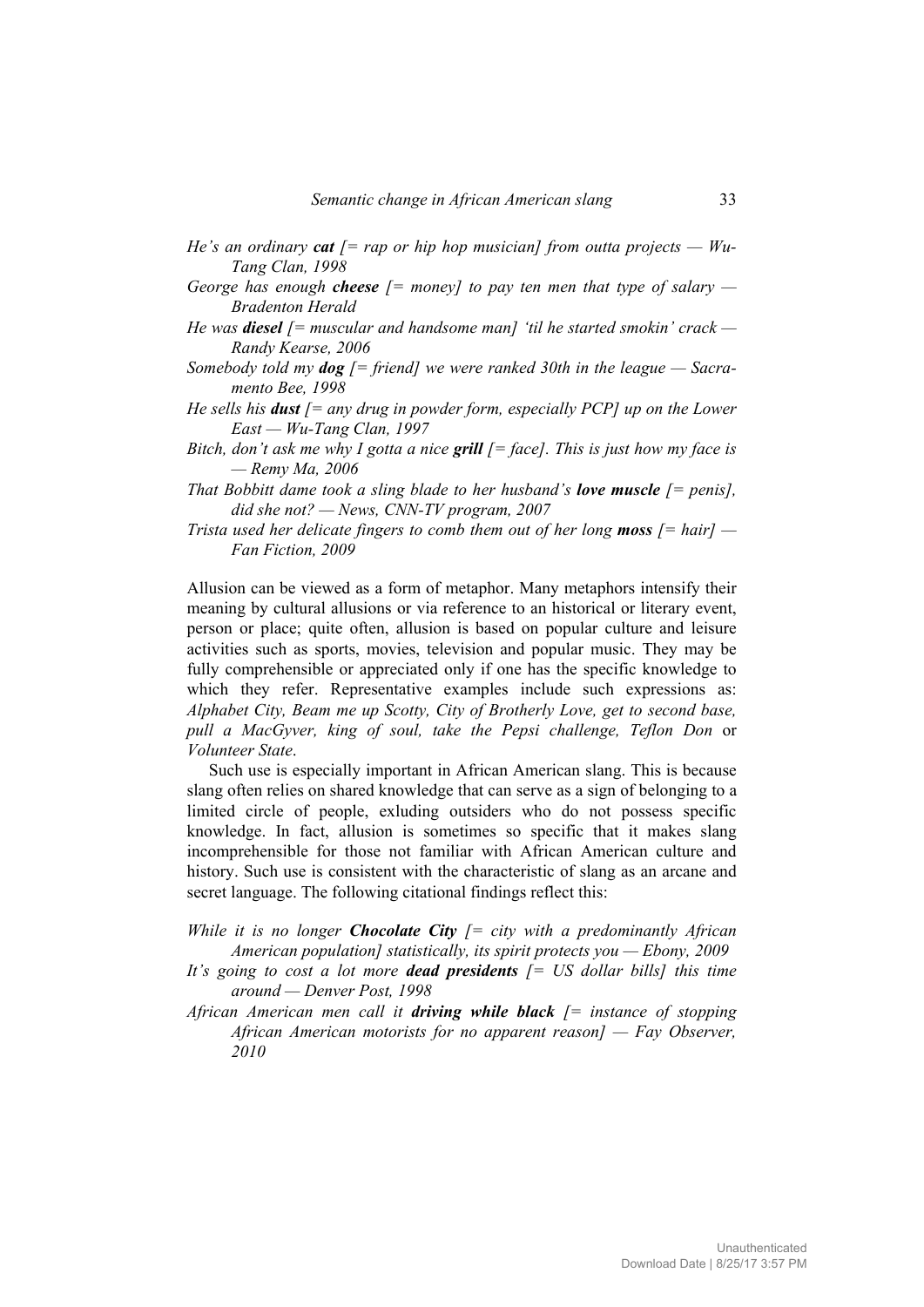*Where's our forty acres and a mule [= symbolic reparations for enslavement]? — Tupac Shakur, 2000* 

- *Monfriez took the pistol back and demonstrated an exaggerated gangsta grip [= holding an object, especially a gun, sideways] — Patrick Duncan, 1996*
- *Michael has lived in Hotlanta [= Atlanta, Georgia] since graduating from Georgia Tech — Englewood Herald-Tribune, 1999*
- *This is the Motor City [= Detroit, Michigan], and this is what we do Associated Press, 2011*
- *She is a used Oreo cookie [= African American who has assumed the behavior and values of the dominant white society]. The white community used her and spit her out — Ebony, 2008*
- *It's incessant rant about how much better everything is in the Rotten Apple [=* New York City] — *Sarasota Herald Tribune, 1999*
- *I thought it was a slam dunk [= something or someone certain to win, especially with ease]. I really thought I had the job — News, KGBT-TV program, 2011*

Some of the above examples may require explanation. For instance, *forty acres and a mule* originated during the Civil War and comes from 'Union General William T. Sherman's order for each ex-enslaved family to receive forty acres of land in coastal South Carolina and Georgia, and for the army to loan them mules' (Smitherman 2000: 135-136). The allusion in *oreo cookie* is a little more understandable since it comes from a popular brand of sandwich cookies, still its full understanding requires certain cultural knowledge stemming from African American experience; Smitherman (2000: 221) defines it as 'An African American who is Black in skin color but white in thinking and attitudes; like the cookie, black on the outside, white on the inside.' These and many more similar terms are usually incomprehensible for those unfamiliar with African American experience.

#### 4. Metonymy

Metonymy is another productive figuration device employed in standard English. In metonymy, an attribute of something is used to stand for the thing itself. In contrast to metaphor, which crosses different domains, metonymy operates within a single domain and thus, as observed by Lakoff and Johnson (1980: 35), 'allows us to center more specifically on certain aspects of what is being referred to.' Examples of this productive figuration device include *brass* ('military officers') or *the stage* ('theatrical profession'). In synecdoche,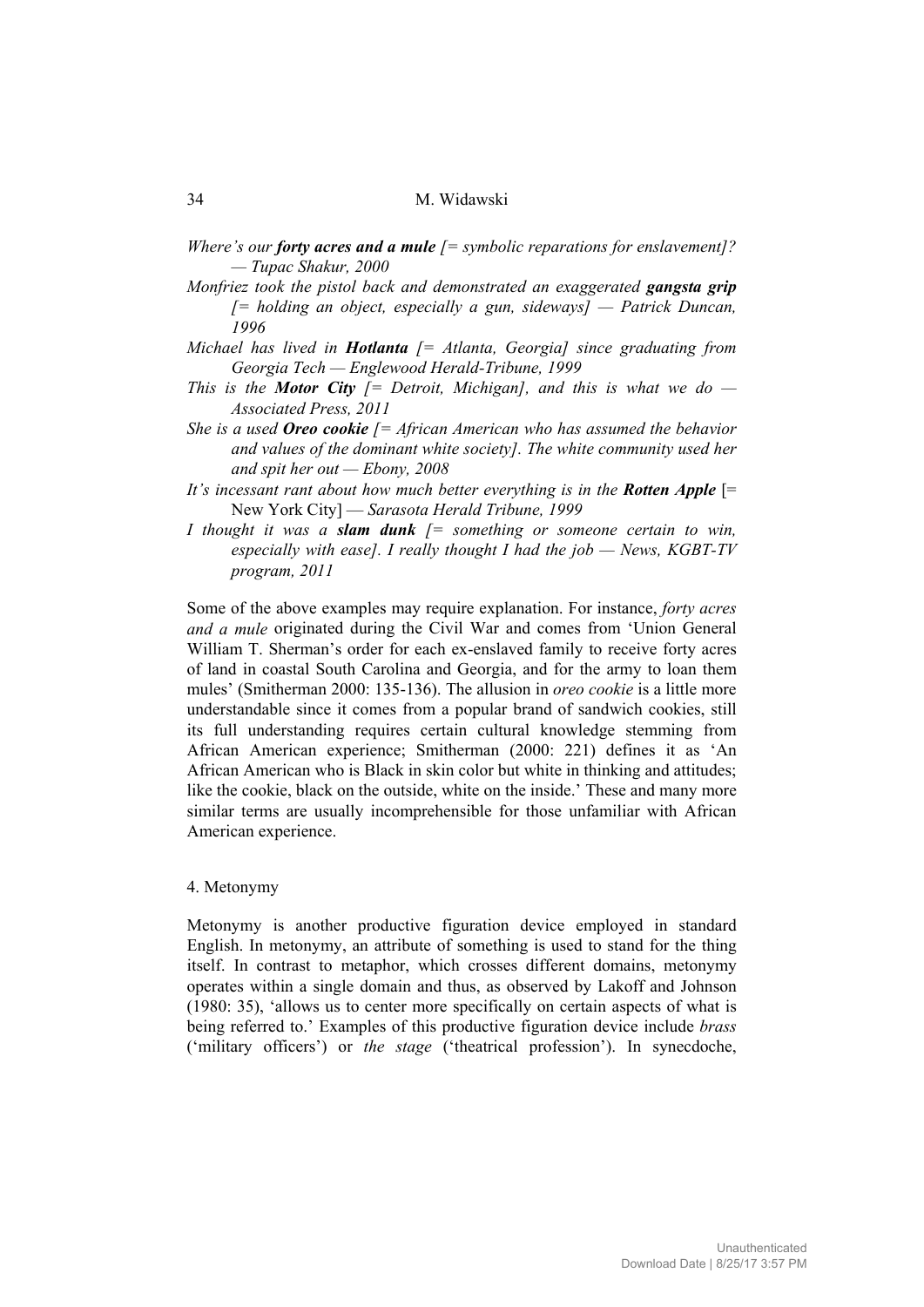considered a kind of metonymy, the part stands for the whole or vice versa, for instance, *sail* ('boat') or *hand* ('helper').

African American slang also makes heavy use of this figuration device. As in metaphors, most slang metonyms operate on the same principles as in standard language: the meaning of one word must be associated in some way with the meaning of another. There is a profusion of words in African American slang which have acquired new meanings in this way. Consider the following selection:

- *You got some booty [= woman considered as a sex object] in this house? ATL, film, 2006*
- *He gonna tell me to turn down my box [= large portable stereo player] Do the Right Thing, film, 1989*
- *He actually looked forward to getting back to his den [= apartment or house] for some quality television time — St. Louis Post-Dispatch, 2005*
- *The most asked question is how I got them digits [= telephone number]? Jay-Z, 2000*
- *Never thought I'd see a knight, Sir Ben Kingsley, smoking herb [= marijuana] with a member of the Wu-Tang Clan — Orlando Sentinel, 2008*
- *Ladies and gentlemen, make some noise [= music, especially instrumental]! Hair Show, film, 2004*
- *I penciled a note stating that he had owed me paper [= money] Orlando Sentinel, 1997*
- *My ride [= automobile] can't be that much of a hoopty, if it caught your attention — Timothy Carson, 2010*
- *I'm gonna bring my steel [= firearm] and pump bullets in your ass Clockers, film, 1995*
- *Get your white ass [= self, referring to a white person] away from that window! — Forrest Gump, film, 1994*

### 5. Other processes

Hyperbole is another important device used in figuration. It refers to exaggeration or overstatement, usually deliberate and not meant to be taken literally. In the English language, everyday idioms are often hyperbolic, for instance *flood of tears, tons of money* or *waiting for ages*. Hyperbole is normally used for effect and emphasis, however, frequency of use lessens its impact. Moreover, hyperbole as a means of expressing exaggeration is especially typical of male talk, as observed by Flexner (in Chapman 1986: xxv). It is productive in African American slang possibly because of the sarcastic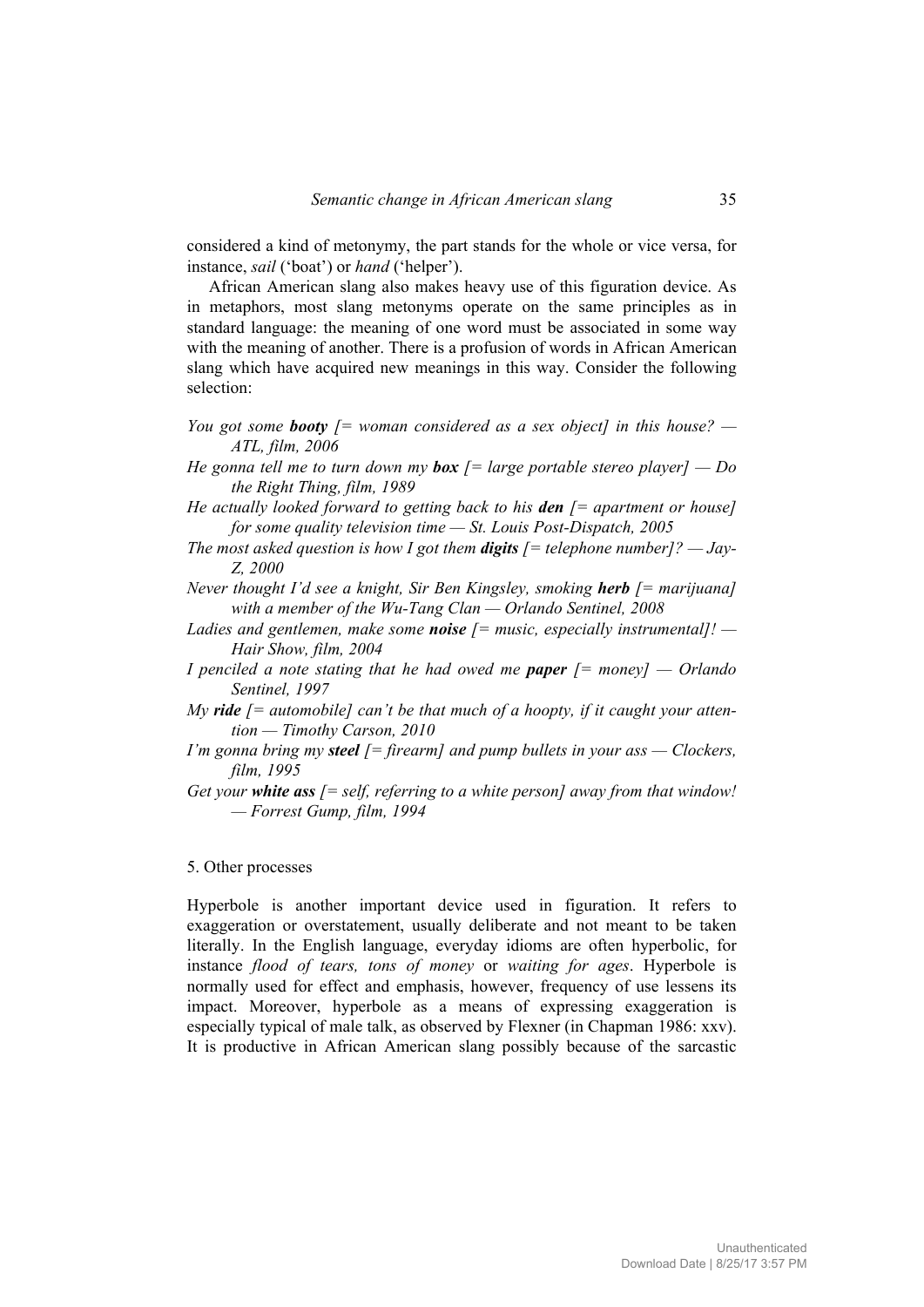humor typically associated with it. Citational corroboration yields the following:

- *We put our minds together, made the tracks clever. Now we're checking more bank [= money] than ever — Ice-T, 1991*
- *Ebony had an opportunity to talk to him about his background, how he got into classical music and how hard work pays big dividends [= money] — Ebony, 2009*
- *He was a jealous nigga and she was a hoe [= sexually promiscuous woman] Antione Cunningham, 2010*
- *Dude, we gotta jet [= depart or leave], or we'll miss the concert! Urban Dictionary, 2012*
- *Before we kick the ballistics*  $[=$  *talk], first a few ground rules*  $-$  *Los Angeles Sentinel, 1996*
- *Then Miss Thing tried to scream on [= criticize and disrespect] my brethren Dr. Dre, 1999*
- *They've gotta know we're as serious as a heart attack*  $[$  *= very serious]*  $-$ *Youngstown Vindicator, 2011*
- *He couldn't get a <i>slave*  $[= job]$ ; he apparently drank all the travel money up *Scott Newhall, 1990*
- *On top of gossip, guests got to hear some great live music from Soul City [= Harlem, New York] — Boston Herald, 1998*
- *If you like her, wife [= make her your steady girlfriend] her and if you love her, smother her — Snoop Dogg, 2008*

The opposite of hyperbole is meiosis (alternatively termed litotes), another frequently used figuration device. It is an ironic understatement that dismisses or belittles, specifically by using expressions that make something less significant than it really is or should be, for instance calling a serious wound a *scratch*, or calling a stupid person *not exactly intelligent.* It is also used is African American slang, again likely for its sarcastic humor. Here is some citational corroboration from our database:

- *I got biyatches. I got plenty of chedda, and a phat crib [= apartment or house] — Janet Perr, 2008*
- *An armored car full of dead presidents [= US dollar bills] is on its way to the incinerator — Washington Post, 2000*
- *The seventy-three-year-old Odessa Madre revealed part of her painful past that led her to despise the e-lites [= elite] — Sharon Harley, 2002*
- *Bookhart grew up wanting to fly the ghetto bird [= police helicopter, often used in inner-city ghetto cummunities] — Pitch Weekly, 2006*
- *When you go downtown, y'all wear your ghetto rags [= clothes typical of the*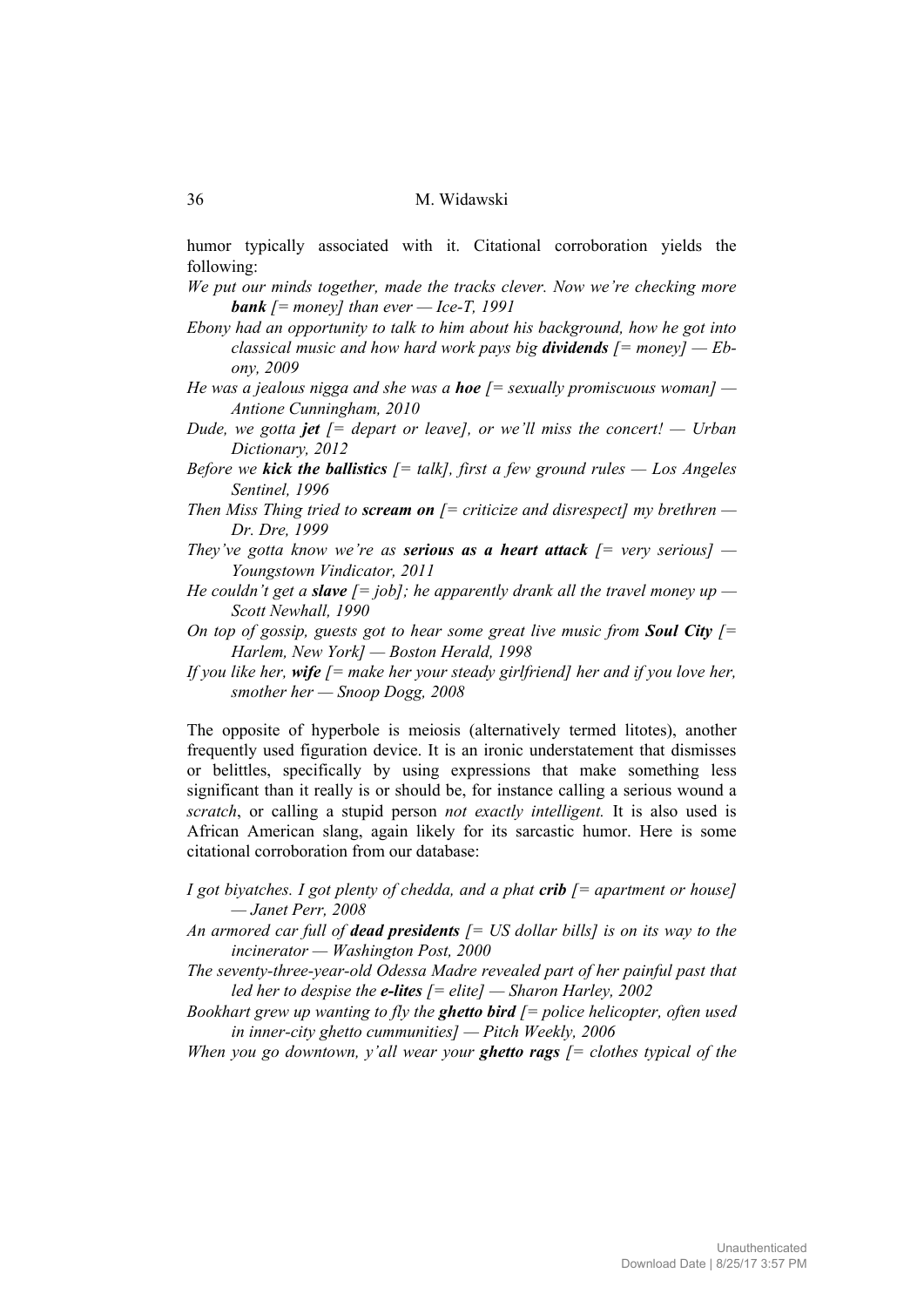*inner-city ghetto]. Don't go down there with your Italian silk jerseys — Tom Wolfe, 1980* 

- *'I got some paper [= money] for you!' 'Now we're talking!' Coach Carter, film, 2005*
- *A black man would never dream of talkin' to the PO-lice [= police] high Chapelle's Show, WGN-TV program, 2010*
- *He just wasted [= killed] him, blew him away! And I went right along with it Code of Silence, film, 1985*
- *It seems to be able to take more torque then manuals. Sounds like a cool trans [= automobile]. Any pics? — Lateral G, 2010*

Simile is yet another figure of speech used in figuration. It involves a more-or-less fanciful or unrealistic comparison between one thing and another, typically using the words *like* or *as*. There are numerous expressions in English based on simile, for instance, *(as) cool as a cucumber, (as) red as a beet* or *(as) white as a sheet*. Simile is also employed in African American slang where it is normally used to strengthen or emphasize a given quality. Here are representative slang examples:

- *It's brilliant stuff, and funky as a motherfucker [= extremely or totally] Music Vice, 2010*
- *She was as barefoot as a river duck [= barefoot], my mama would say, complaining that her feet hurt, and she had started her period — Darnail, 2003*
- *We're going to get drunk like motherfucker [= extremely or totally] Google News Archive, 2009*
- *We were on her like white on rice [= clinging to or following as closely as possible] to be sure her promises were not hollow — Belief Net, 2010*
- *I immediately detected the smell of marijuana wafting from the vehicle. He was lit up like a Christmas tree*  $f =$  under the influence of a drug]  $-$  Sure *Fire, 2010*
- Let me start off by saying that this is strictly a rumor, so don't take this as **seri***ous as a heart attack [= very serious] or anything like that — Bleacher Report, 2011*

Finally, there is personification, which is often regarded as an aspect of metaphor. It refers to the attribution of human qualities to objects or abstract notions, as in *Mother Nature, Old Father Time, one-armed bandit,* or *Uncle Sam*. African American slang employs personification, too, with much the same effect as standard English. Here is a handful of citational examples of personification found in our database:

*They'll keep coming back to drop a few more wads of Benjamins [= hundred*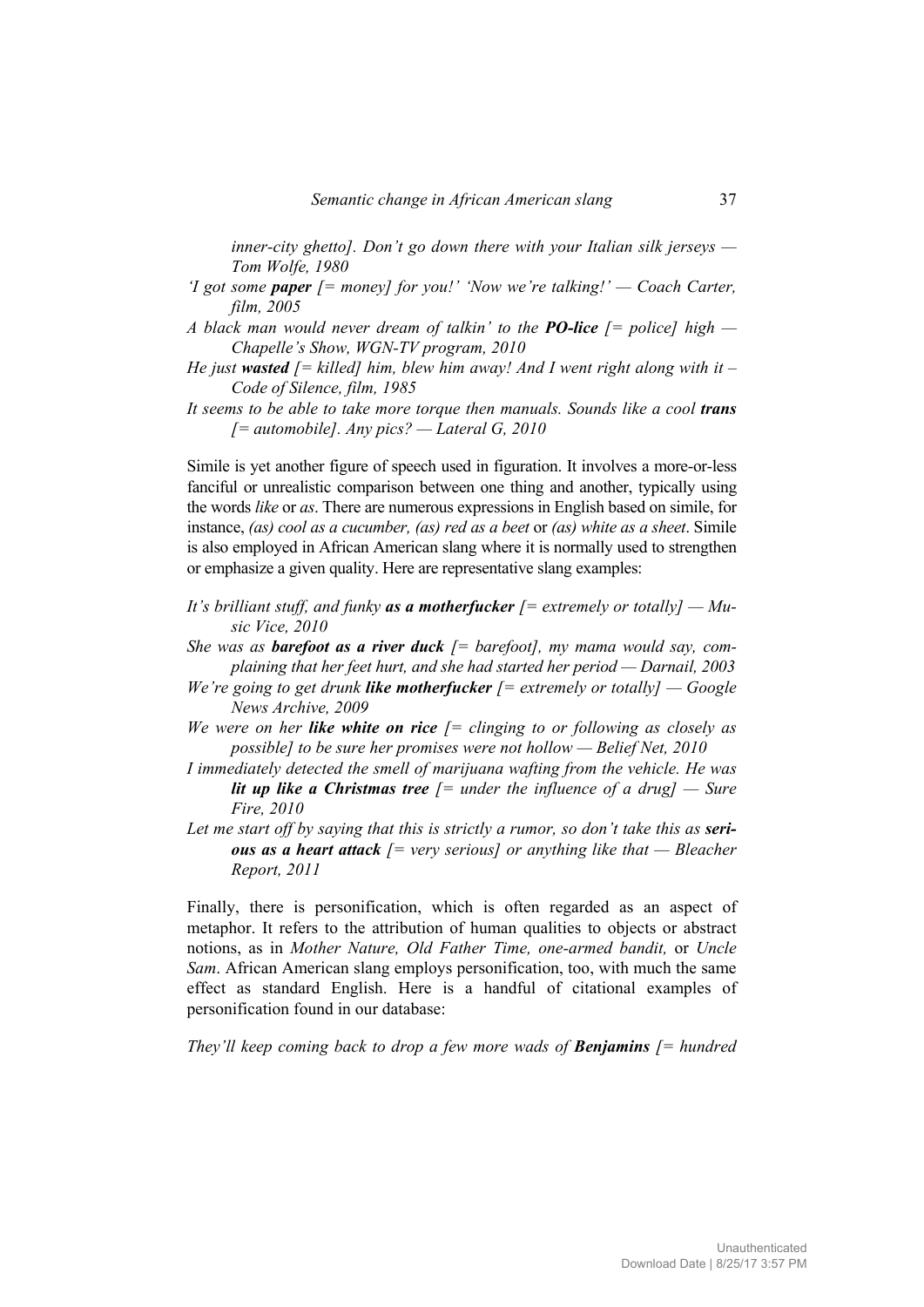*dollar bills] for the benefit of our community — Alamogordo Daily News, 2010* 

- *To all y'all talkin' about dude bein' a junkie; he snorted girl, not boy*  $f = her$ *oin]! — World Star Hip Hop, 2010*
- *She had a split at both sides of her dress and her breasts were big mamas*  $\mathfrak{f} =$ *big things] — Rick Van Dam, 2006*
- *But without Franklin faces [= hundred dollar bills] you see who's your real friends — Rap Genius, 2011*
- *I had watched him snort girl [= cocaine] and down a few mixed drinks Robert Beck, 2004*
- *A mixed signal is when you're saying 'no' but you got your hand on my Jim Browski [= penis] — Access Atlanta, 2009*
- *We got one guy wearing <i>Jordans*  $[= gym$  shoes] all the time  $=$  Daily of the *University of Washington, 2011*
- *This thing is a mother [= something big or troublesome] to take apart by yourself — Macleans, 2009*
- *We're building a house, the second story's looking good. We've got to put the roof on this motherfucker [= something big or troublesome] — Artist Direct, 2010*

#### 6. Shifting

Semantic shifting is an established mechanism of change in the meaning of words. It involves such semantic processes as generalization, specialization, melioration and pejoration, all of which can affect both denotative and connotative meaning. Shifting is usually associated with the passage of time: in standard language, it is visible in historical shifts into new meanings, which are perceived as a series of increasing divergences from the older, established meanings. For instance, the word *gay* once meant 'merry' but shifted denotation to mean 'homosexual'.

Since much of slang is formed from old words which acquire new meanings, semantic shifting is strongly featured in African American slang. By way of analogy, the meaning of a slang expression can be described as a series of increasing divergences from standard meanings in a manner similar to changes in language throughout history. There are numerous expressions which changed their meanings in this way; for instance, the expression *Ann* was first used to mean 'a white woman' but, through shifting, came to be used for 'an arrogant African American woman who acts like a white person'. All these shifting processes are employed in African American slang.

Generalization (alternatively termed broadening or extension) widens the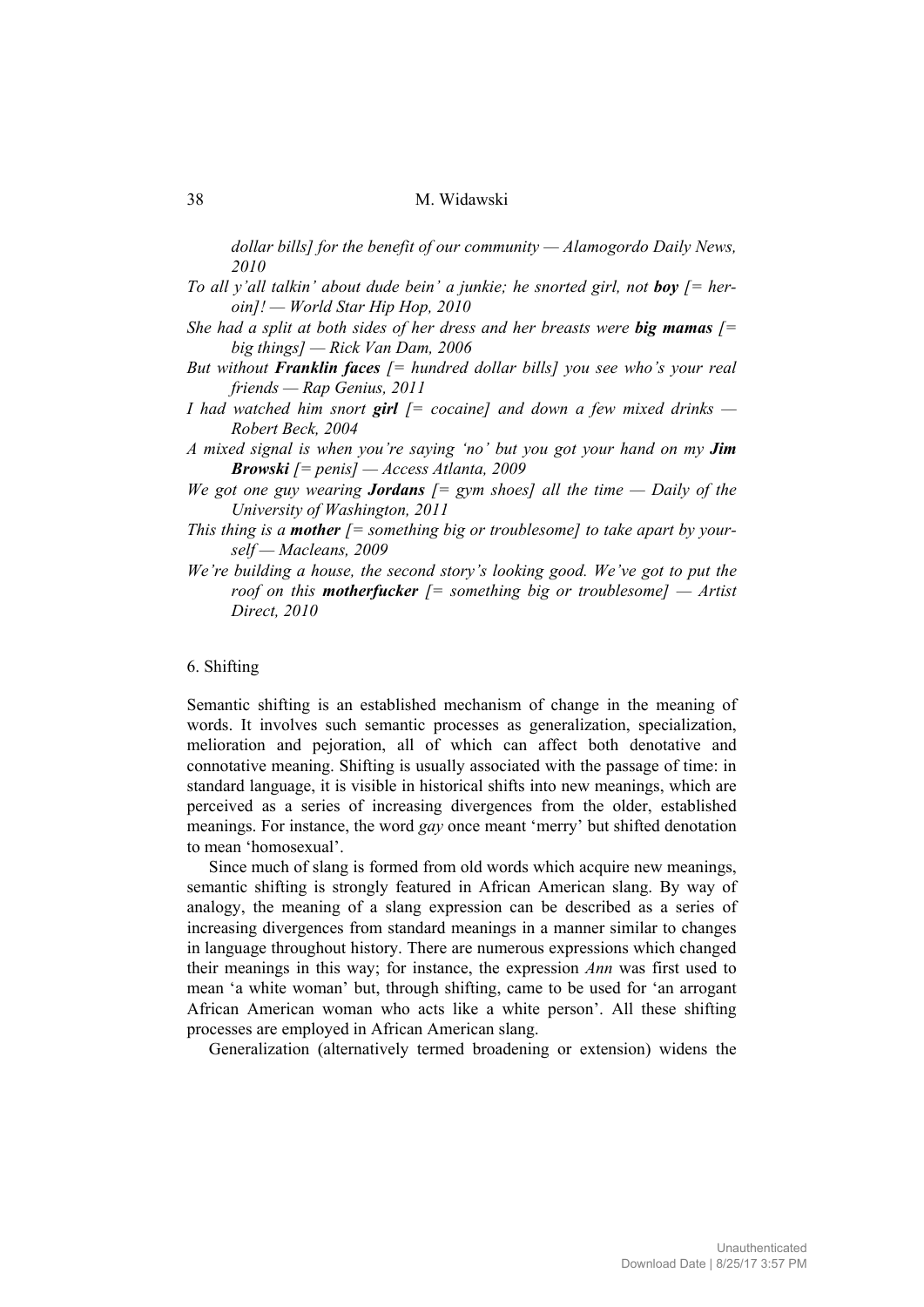denotative meaning of a word, rendering it broader or more inclusive over time. In English, many words have acquired their current meaning through this process. For instance, *novice* once meant 'an initiate in a religious order' but has widened its meaning and now can be used to refer to 'any beginner in any field or discipline'.

African American slang expressions show generalization as well. The meaning is widened with regard to standard words that become slang in this way, but also with regard to words that are already slang and have acquired additional meanings. Here is a selection of expressions whose meaning became generalized:

- *He's got a bigass [= generally big, not just having big buttocks] peacock right here — Heat, film, 1995*
- *It's hard for him to chill out [= have a good time, not just be calm] Showbiz Spy, 2010*
- *Alexander looked cokey [= generally inattentive or sleepy-looking, not just under the influence of cocaine] tonight — Boxing Scene, 2010*
- *With my nigs, dividends [= money in general, not just profit paid to stockholders] flow — Jay-Z, 2006*
- *Your funds [= money in general, not just amount of money saved or invested] are tight — Hair Show, film, 2004*
- *If a woman was promiscuous, she was a ho' [= any sexually promiscuous woman, not just a prostitute], no explanation needed — Mary Morrison, 2009*
- *She is totally my homey*  $f = any close friend$ *, not just a member of a criminal gang or a fellow African American person] — Los Angeles Times, 2010*
- *Cookbook author Marlena Spieler has a jones [= any intense craving or desire, not just a drug habit] for cheese — Kansas City Star, 2006*
- *Every hot mama [= any woman, especially older, not just someone's mother] here was checking him out — 3rd Rock from the Sun, NBC-TV series, 1999*
- *Bullets can't kill a ninja [= any tough person, not just a Japanese martial arts expert]! — Urban Dictionary, 2010*

Specialization (or narrowing) is the opposite of generalization. It involves semantic change in which the denotative meaning of a word becomes narrowed, less general or less inclusive over time. Again, many English words have arrived at their current meanings through this process. For instance, *meat* once simply meant 'food' but has narrowed its meaning and now is used only to refer to 'the flesh of an animal used as food'.

Many African American slang expressions can also be explained as instances of specialization. Again, the meaning is narrowed with regard to standard words that become slang in this way, but also with regard to words that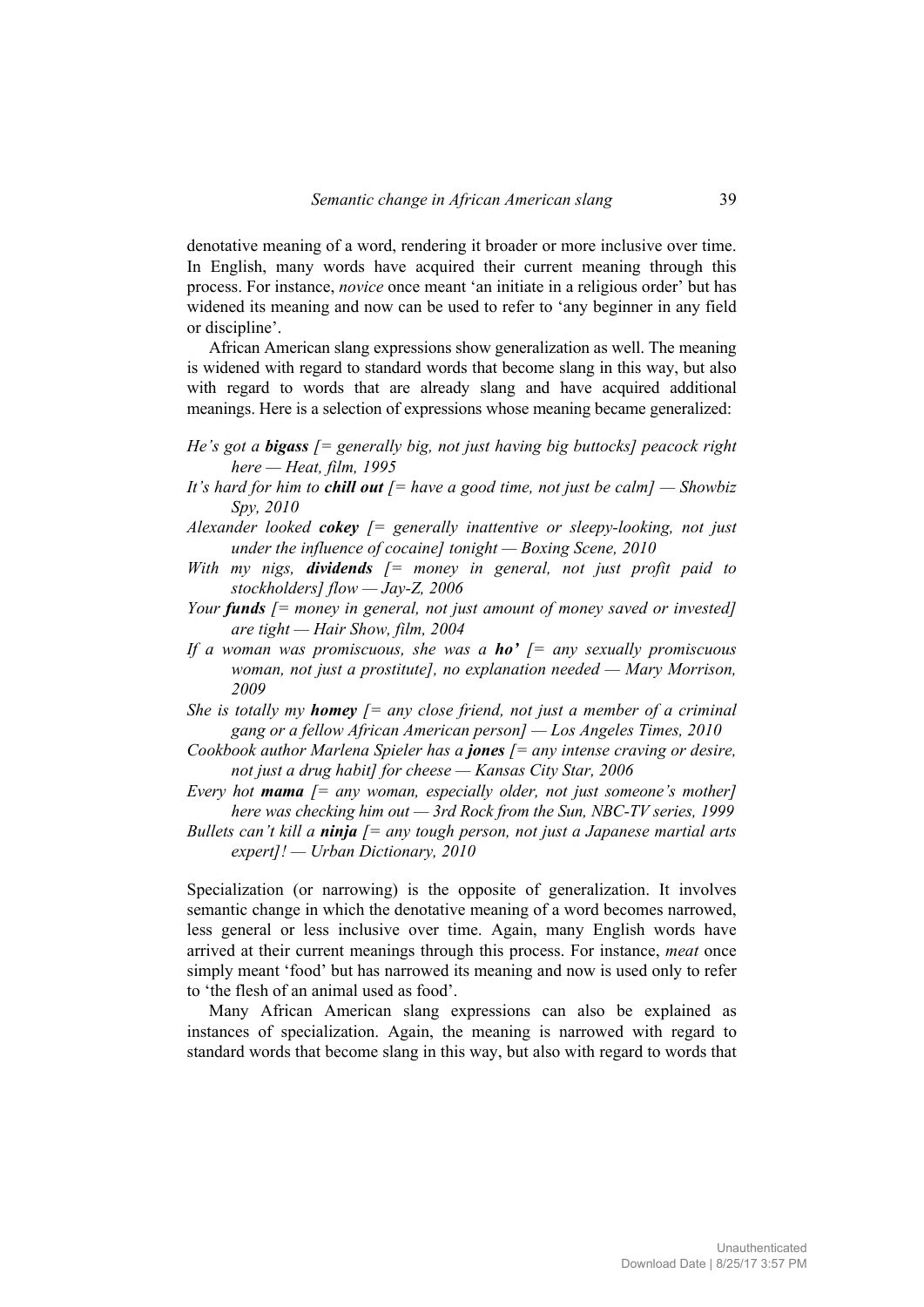are already slang. Here is a selection of items whose meaning have become specialized:

- *He had an attitude [= arrogant, condescending or uncooperative attitude, not any attitude], he was rude — Public Enemy, 1992*
- *It's always five dollars a bag [= quantity of prepackaged drugs sold on the retail level, not just any bag] — Transamerica, film, 2009*
- *Grab the box [= large portable stereo player, not just any box] and wait Arrested Development, 1992*
- *I* need to get your *digits*  $f$  = telephone number, not any set of digits  $f$   $ATL$ , *film, 2006*
- *Did you drill [= have sex with, not penetrate a surface making a hole] her friend yet? — Randy Kearse, 2006*
- *A lot of other motherfuckers snort dust [= drug in powder form, not any fine, powder-like substance] — Burbler, 2010*
- *They still bring the noise [= music, especially instrumental music rather than vocals, not just any noise] — Ebony, 2009*
- *I just want to be the one to serve [= provide sexual favors to someone, not just serve in general] you — Geneva Smitherman, 2000*
- *I know killers in the street with the steel [= firearm, not just any object made from steel] — Snoop Dogg, 2004*
- *Waste [= to kill, not just to use carelessly or extravagantly] her! Sister Act, film, 1992*

Melioration (alternatively termed amelioration or elevation) is yet another semantic process of change in language. It involves an improvement in the meaning of a word whose connotations become more favorable over time. Historically, it accounts for many new meanings of English words; for instance, *knight* once meant 'a boy' or 'male servant' but has improved its meaning to refer to 'a noble soldier of higher rank' or 'a man who holds the title 'Sir''.

Melioration is widespread in African American slang. This is probably because much slang is negative and involves taboo references to sexual acts, body parts and bodily functions. However, through increased use, these expressions lose their shock value and become more positive. For instance, the world of African American music was responsible for popularizing the meliorated meanings of *jam, jazz,* and *juke,* all of which originally had sexual references. Here are more examples of African American slang with ameliorated meanings:

It's a unique glimpse at the talented people who make Dallas a **badass**  $f =$ *excellent or admirable] place to live — Pegasus News, 2008*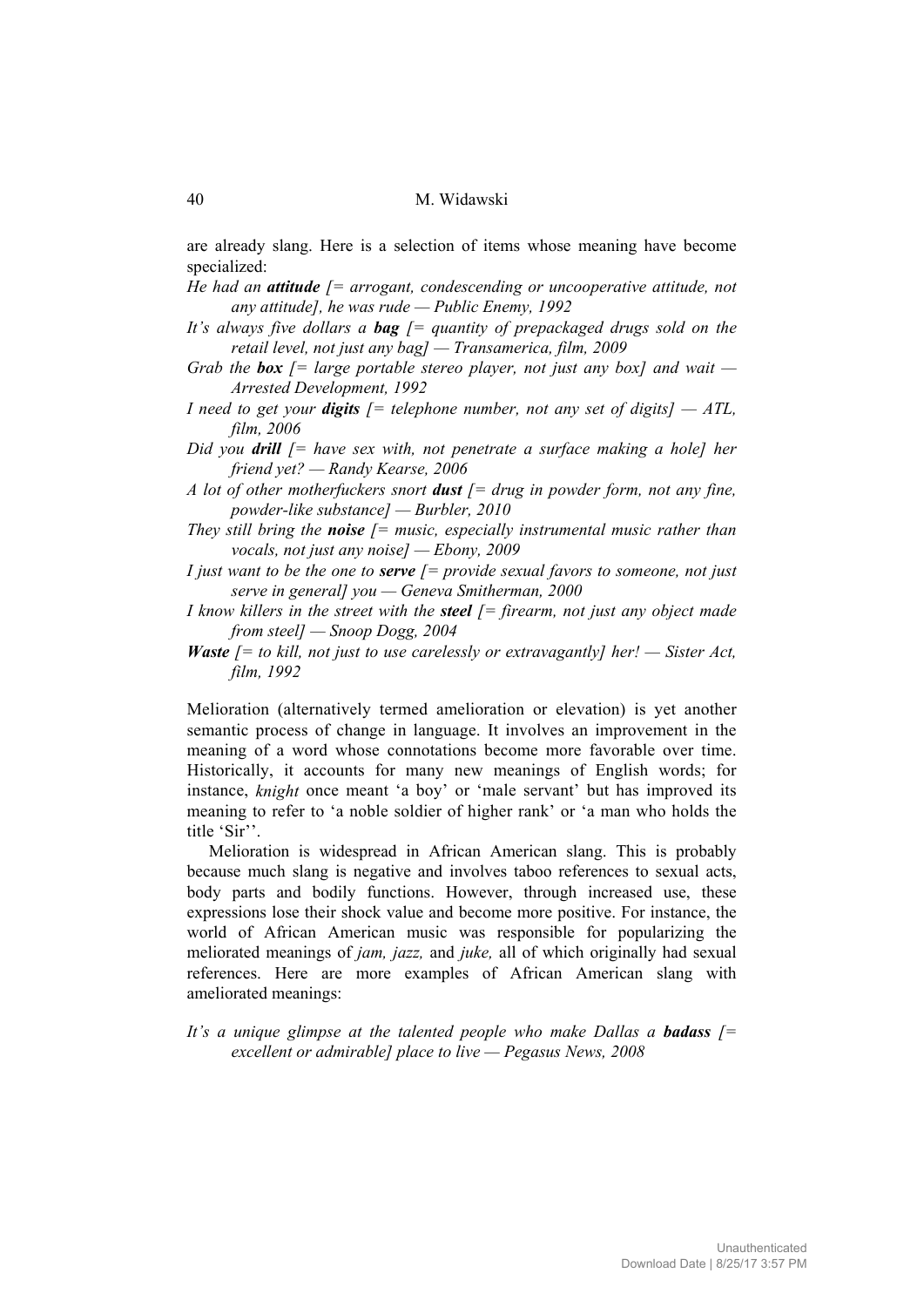- *I'd love to shoot the shit with you bitches [= women] all night, but I gotta go Coach Carter, film, 2005*
- *You burn*  $\ell$  = cook, especially if very welll supper? Who's the lucky girl? *Jungle Fever, film, 1991*
- *Before you go, don't forget to give us that cheese [= money]. Why? Because we broke — Bamboozled, film, 2000*
- *I honestly think that you're a cold [= excellent or admirable], dude! Blu Light, 2010*
- *The concert was hype, Boss delivered [= performed in an excellent or admirable way] — Geneva Smitherman, 2000*
- *I love hanging out with my ho's [= women] and I love meeting new people My Yearbook, 2009*
- *Back to the fact I'm the mack [= sexually active man who has many sexual partners] — Us3, 1993*
- *I vouch for this motherfucker [= excellent or admirable man], he's a motherfucking genius — 8 Mile, film, 2002*
- *Curtis can still write a motherfuckin [= excellent or admirable] song Google News Archive, 2009*

Pejoration (alternatively termed degradation or degeneration) is the opposite of melioration. It involves a depreciation in the meaning of a word whose connotations have become less favorable or have worsened over time. Historically, pejoration has shaped the meanings of many standard words. For instance, *silly* once meant 'blessed' or 'innocent' but has worsened semantically to mean 'ridiculous' or 'trivial'.

This process is also encountered in African American slang, which generally favors mockery and degradation. Because of the generally negative tone of slang, pejoration is considered less evident than melioration (Eble 1996: 59). Our findings show that both processes operate with a similar degree of intensity. Here is a selection of African American slang expressions that have undergone pejoration:

- *I could never be a maid because I'd have an attitude [= arrogant, condescending or uncooperative attitude] — Seinfeld, NBC-TV series, 1991*
- *No one was calling her a big, ugly bear [= unattractive woman] Deseret News, 2007*
- *You're not goin' anywhere, boot [= African American person]. You're goin' to jail — News, CNN-TV program, 1992*
- *They ran a game*  $\mathfrak{f} =$  *deception or manipulation] on me, these two Clockers, film, 1995*
- *Why are dudes so geographical [= harboring prejudice against someone*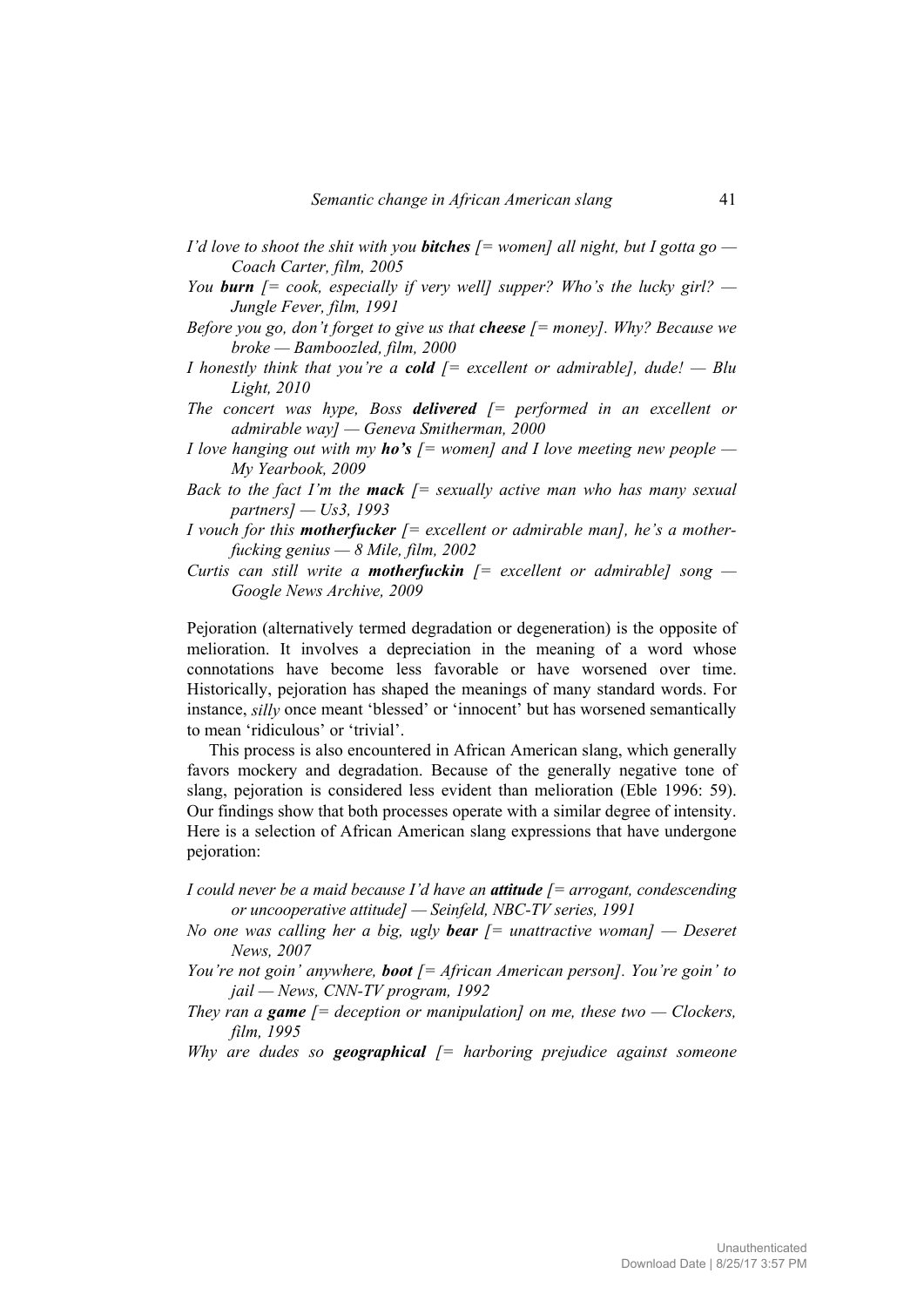*because of their place of origin] when it comes to music? — Realest Niggas, 2010* 

- *That bitch is a marshmallow*  $f =$  *white person, especially fatl*  $-$  *Urban Dictionary, 2009*
- *So did they come to a decision on how to deal with him making Youkilis as his maytag [= flunky]? — Google News Archive, 2009*
- *I was a kid living in the projects [= housing projects for the poor] 30 Rock, NBC-TV series, 2009*
- *He's a fuckin' snake [= treacherous person], you niggaz are fuckin' blind to facts! — Jay-Z, 2009*
- *I don't matter if I marry Suzie, the fuckin' snowflake [= white person] All Hip Hop, 2009*

Sometimes, the melioration or pejoration in slang can be extreme and involve a total reversal of meaning. Antiphrasis, as it is technically called, is the use of an expression to mean the opposite of its usual sense, for instance saying *that's wonderful* when one really thinks something is terrible. Brasch calls this semantic inversion and considers it an important feature of African American lexis (1981: 295). Indeed, there are numerous examples of this interesting process in African American slang, possibly given a fondness for wordplay and semantic experimentation. Let us examine the following citational examples:

- *We got the bad [= excellent or admirable] bitches gaspin for air in Aspen Jay-Z, 1996*
- *We are still blessed to have the baddest [= best] rock band in the world as ours — Ebony, 2009*
- *If you know of an ill [= excellent or admirable] party or club event coming up, simply mail us and we'll post it here — McGill Party, 2009*
- *The beat is so illin'*  $\mathcal{L} =$  *excellent or admirable] and real crazy all the way thru — TV Clip, 2010*
- *That Cadillas Escalade is one bad-ass ride. I love the rims, they make that shit look mean [= excellent or admirable] — Aaron Peckham, 2005*
- *Check out the brainy Brett! You're a smart motherfucker [= excellent or admirable man]! — Pulp Fiction, film, 1994*
- *We'd have to be talking about one charming motherfucking [= excellent or admirable] pig — Pulp Fiction, film, 1994*
- *Listen, the new Bugatti is one sick [= excellent or admirable] car! Team Ninja, 2009*
- *She was so vicious [= excellent or admirable], lips so luscious, suck a nigga dick and have it shinin like some dishes — Snoop Dogg, 2006*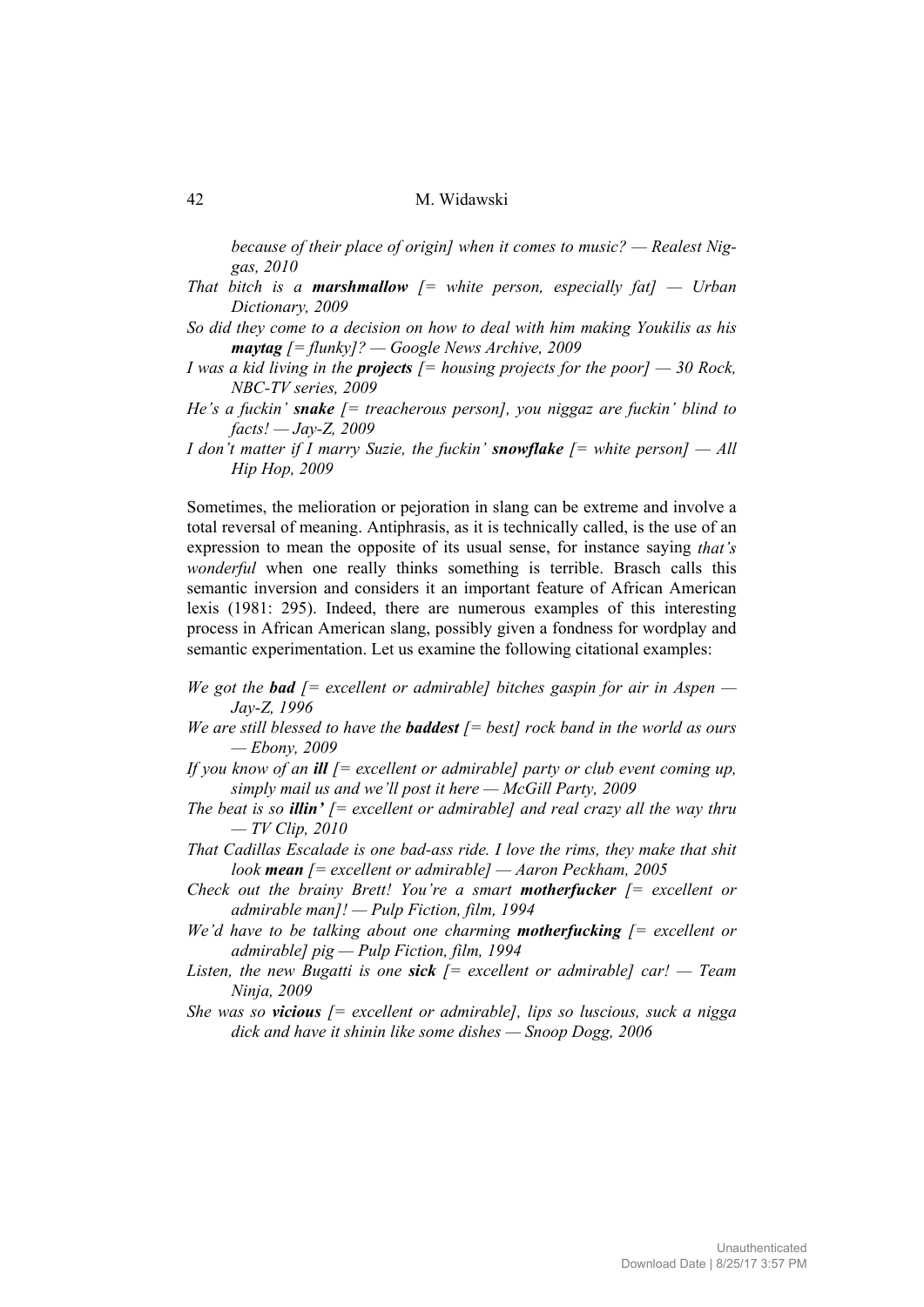## 7. Summary

Semantic change is a natural and well-established vehicle for language development. Its is also an important part of African American slang which is often created by attaching new meanings to previously existing standard English words, a process known as figuration, and changing previously existing meanings of these words, known as semantic shifting. In this aspect, African American slang is not different in any way from the standard English lexicon, where figuration and shifting are used extensively to form new meanings. This disproves any uninformed claims of the alleged linguistic deficiency of African American slang. Moreover, these two processes often feature in poetry, and their pervasive use in African American slang attests to great linguistic creativity and experimentation. Figuration in African American slang is extensive and involves metaphor, metonymy and several other processes; notable is the use of allusion peculiar to African American culture and the African American experience. Semantic shifting is extensive as well, and involves all four processes: generalization, specialization, melioration and pejoration. All of them occur in standard English and are connected with historical change in language. In African American slang, however, they happen more quickly and perhaps are therefore more conspicuous.

#### **REFERENCES**

#### Algeo, John (ed.)

 2001 *The Cambridge history of the English language.* Vol. VI*. English in North America.* Cambridge: Cambridge University Press

Baugh, John

- 1983 *Black Street Speech: Its history, structure, and survival*. Austin, TX: University of Texas Press
- Brasch, Walther
- 1981 *Black English and the mass media*. Amherst, MA: University of Massachusetts Press Chapman, Robert (ed.)
- 1986 *New dictionary of American slang.*(2nd ed.)*.* New York, NY: Harper and Row Dillard, Joey Lee

1977 *Lexicon of Black English*. New York, NY: Seabury Press

Dumas, Bethany – Jonathan Lighter

1978 "Is slang a word for linguists?" *American Speech*. Vol. 53.

Eble, Connie

 1996 *Slang and sociability*. Chapel Hill, NC: University of North Carolina Press Flexner, Stuart Berg

 1986 "American Slang", in: Robert Chapman (ed.) *New dictionary of American slang*. (2nd ed.)*.* New York, NY: Harper and Row.